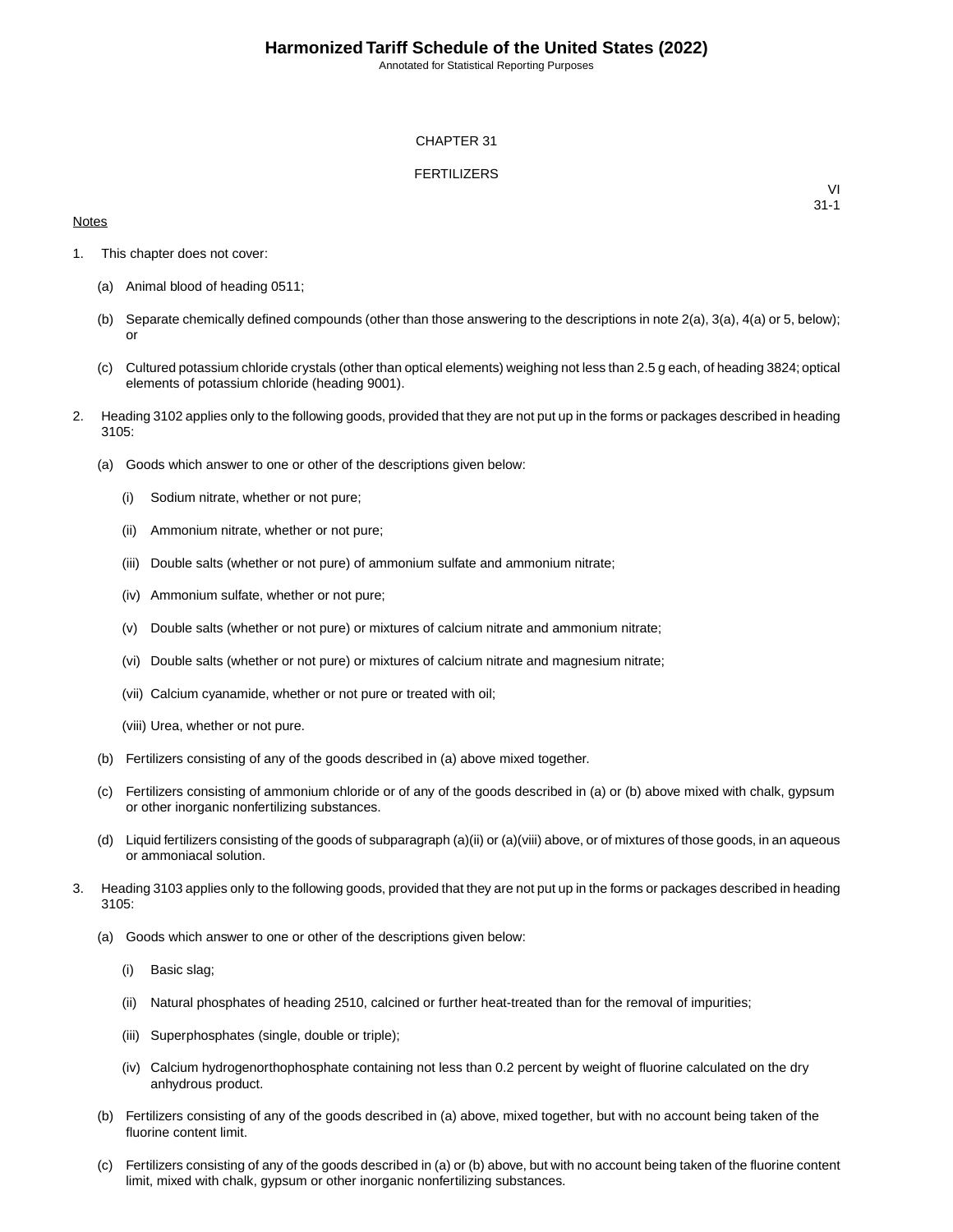# **Harmonized Tariff Schedule of the United States (2022)**

Annotated for Statistical Reporting Purposes

Notes (con.) VI 31-2

- 4. Heading 3104 applies only to the following goods, provided that they are not put up in the forms or packages described in heading 3105:
	- (a) Goods which answer to one or other of the descriptions given below:
		- (i) Crude natural potassium salts (for example, carnallite, kainite and sylvite);
		- (ii) Potassium chloride, whether or not pure, except as provided in note 1(c) above;
		- (iii) Potassium sulfate, whether or not pure;
		- (iv) Magnesium potassium sulfate, whether or not pure.
	- (b) Fertilizers consisting of any of the goods described in (a) above mixed together.
- 5. Ammonium dihydrogenorthophosphate (monoammonium phosphate) and diammonium hydrogenorthophosphate (diammonium phosphate), whether or not pure, and intermediates thereof, are to be classified in heading 3105.
- 6. For the purposes of heading 3105, the term "other fertilizers" applies only to products of a kind used as fertilizers and containing, as an essential constituent, at least one of the fertilizing elements nitrogen, phosphorus or potassium.

#### Compiler's Note

The provisions of subchapter II of chapter 99 (Miscellaneous Tariff Bills or MTBs), the provisions of the Generalized System of Preferences (GSP) found in General Note 4 and most product exclusions from the additional tariffs on products of China in subchapter III of chapter 99 expired on December 31, 2020. However, no endnotes or footnotes relating to these provisions have been deleted as of the issue date of this edition.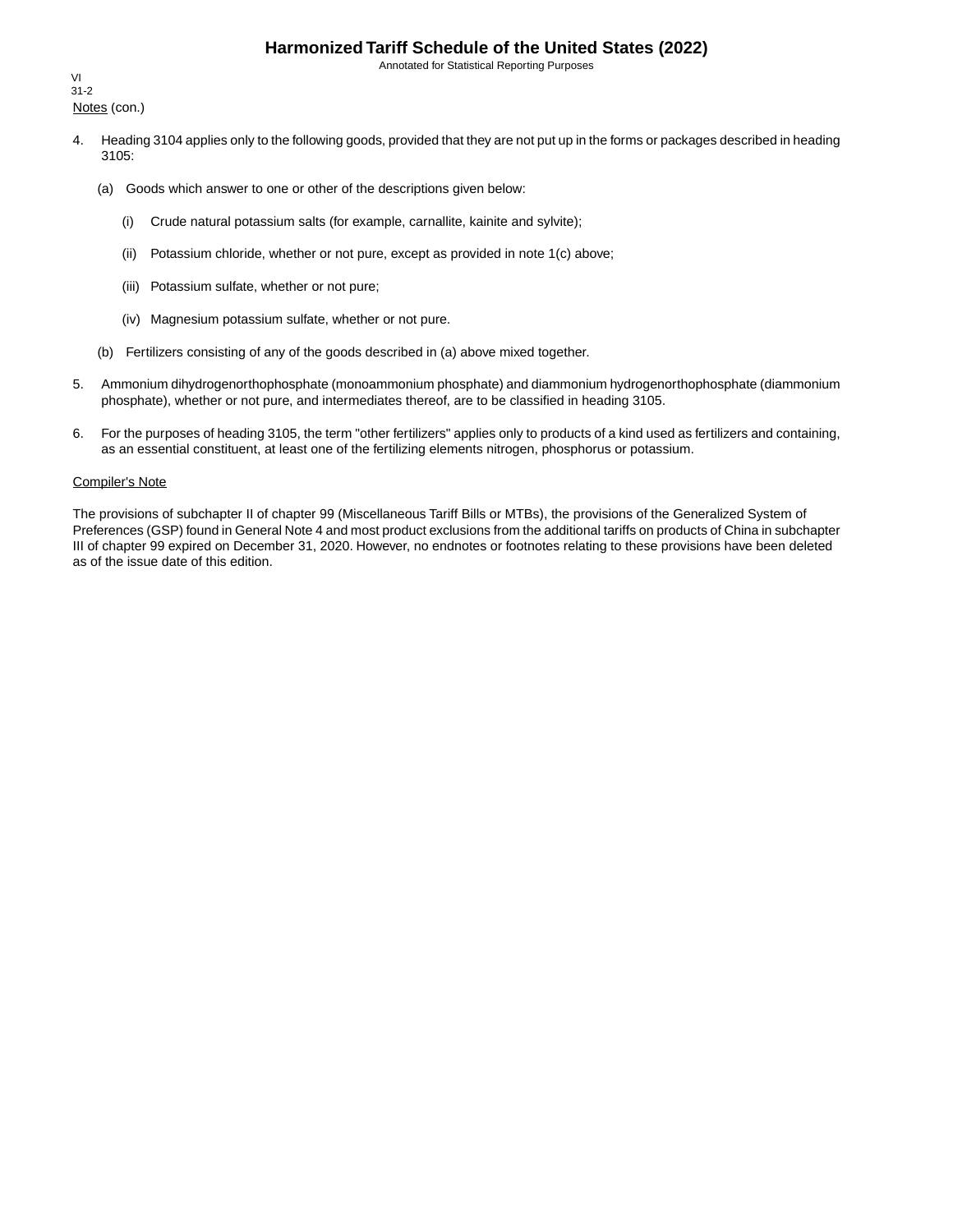# **Harmonized Tariff Schedule of the United States (2022)**

Annotated for Statistical Reporting Purposes

| Heading/                 | Stat.       |                                                                                                                                   | Unit           |         | Rates of Duty |              |
|--------------------------|-------------|-----------------------------------------------------------------------------------------------------------------------------------|----------------|---------|---------------|--------------|
| Subheading               | Suf-<br>fix | Article Description                                                                                                               | of<br>Quantity | General | 1<br>Special  | 2            |
| 3101.00.00               |             | 00 Animal or vegetable fertilizers, whether or not mixed together<br>or chemically treated; fertilizers produced by the mixing or |                |         |               |              |
|                          |             |                                                                                                                                   |                |         |               | Free         |
| 3102                     |             | Mineral or chemical fertilizers, nitrogenous:                                                                                     |                |         |               |              |
| 3102.10.00               |             |                                                                                                                                   |                |         |               | Free         |
|                          | 10          |                                                                                                                                   |                |         |               |              |
|                          | 30          | Other:<br>Diesel exhaust fluid (DEF) of a kind meeting ISO                                                                        |                |         |               |              |
|                          | 50          | Ammonium sulfate; double salts and mixtures of ammonium<br>sulfate and ammonium nitrate:                                          |                |         |               |              |
| 3102.21.00 00            |             |                                                                                                                                   |                |         |               | Free         |
| 3102.29.00 00            |             |                                                                                                                                   |                |         |               | Free         |
| 3102.30.00               | 00          | Ammonium nitrate, whether or not in aqueous solution t  Free <sup>21</sup>                                                        |                |         |               | Free         |
| 3102.40.00 00            |             | Mixtures of ammonium nitrate with calcium carbonate or                                                                            |                |         |               | Free         |
| 3102.50.00 00            |             |                                                                                                                                   |                |         |               | Free         |
|                          |             |                                                                                                                                   |                |         |               |              |
| 3102.60.00               | 00          | Double salts and mixtures of calcium nitrate and                                                                                  |                |         |               | Free         |
| 3102.80.00               | 00          | Mixtures of urea and ammonium nitrate in aqueous or                                                                               |                |         |               | Free         |
| 3102.90.01               | 00          | Other, including mixtures not specified in the foregoing                                                                          |                |         |               | Free         |
| 3103                     |             | Mineral or chemical fertilizers, phosphatic:<br>Superphosphates:                                                                  |                |         |               |              |
| 3103.11.00 00            |             | Containing by weight 35 percent or more of                                                                                        |                |         |               | Free         |
|                          |             |                                                                                                                                   |                |         |               |              |
| 3103.19.00<br>3103.90.01 | 00<br>00    |                                                                                                                                   |                |         |               | Free<br>Free |
|                          |             |                                                                                                                                   |                |         |               |              |
| 3104<br>3104.20.00       |             | Mineral or chemical fertilizers, potassic:                                                                                        |                |         |               | Free         |
|                          | 10          | Containing not more than 62 percent by weight of                                                                                  |                |         |               |              |
|                          | 50          | Containing more than 62 percent by weight of                                                                                      |                |         |               |              |
| 3104.30.00               | 00          |                                                                                                                                   |                |         |               | Free         |
|                          |             |                                                                                                                                   |                |         |               |              |
| 3104.90.01               | 00          |                                                                                                                                   |                |         |               | Free         |
|                          |             |                                                                                                                                   |                |         |               |              |
|                          |             |                                                                                                                                   |                |         |               |              |
|                          |             |                                                                                                                                   |                |         |               |              |
|                          |             |                                                                                                                                   |                |         |               |              |
|                          |             |                                                                                                                                   |                |         |               |              |
|                          |             |                                                                                                                                   |                |         |               |              |
|                          |             |                                                                                                                                   |                |         |               |              |
|                          |             |                                                                                                                                   |                |         |               |              |
|                          |             |                                                                                                                                   |                |         |               |              |
|                          |             |                                                                                                                                   |                |         |               |              |
|                          |             |                                                                                                                                   |                |         |               |              |
|                          |             |                                                                                                                                   |                |         |               |              |
|                          |             |                                                                                                                                   |                |         |               |              |
|                          |             |                                                                                                                                   |                |         |               |              |
|                          |             |                                                                                                                                   |                |         |               |              |

VI 31-3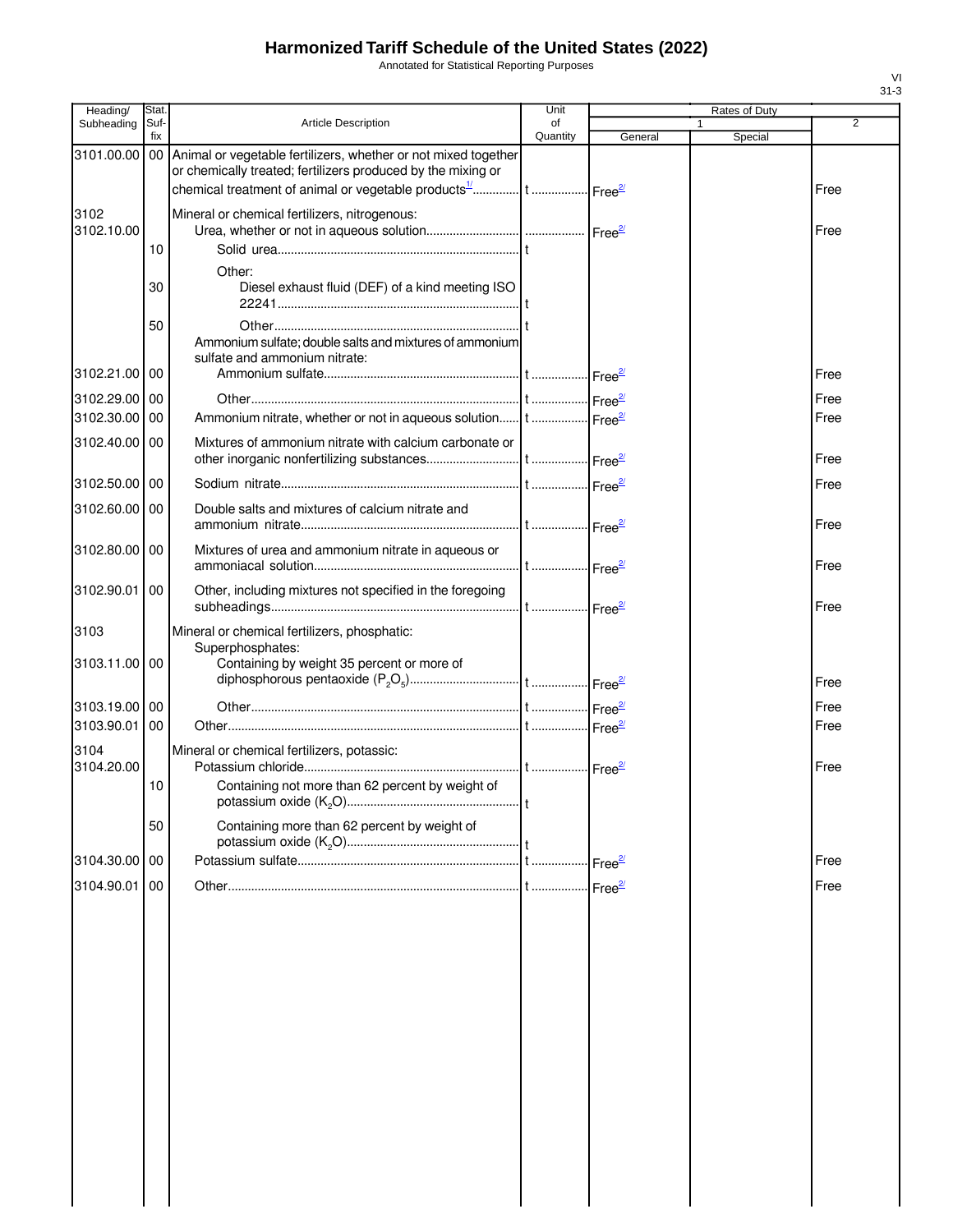# **Harmonized Tariff Schedule of the United States (2022)**

Annotated for Statistical Reporting Purposes

| Suf-<br>Article Description<br>of<br>Subheading<br>fix<br>Quantity<br>General<br>3105<br>Mineral or chemical fertilizers containing two or three of the<br>fertilizing elements nitrogen, phosphorus and potassium; other<br>fertilizers; goods of this chapter in tablets or similar forms or<br>in packages of a gross weight not exceeding 10 kg:<br>Products of this chapter in tablets or similar forms or in<br>3105.10.00 00<br>packages of a gross weight not exceeding 10 kg kg Free <sup>21</sup><br>Mineral or chemical fertilizers containing the three fertilizing<br>3105.20.00 00<br>3105.30.00 00<br>Diammonium hydrogenorthophosphate (Diammonium<br>Ammonium dihydrogenorthophosphate (Monoammonium<br>3105.40.00 | $\overline{2}$<br>Special<br>Free<br>Free<br>Free |
|-------------------------------------------------------------------------------------------------------------------------------------------------------------------------------------------------------------------------------------------------------------------------------------------------------------------------------------------------------------------------------------------------------------------------------------------------------------------------------------------------------------------------------------------------------------------------------------------------------------------------------------------------------------------------------------------------------------------------------------|---------------------------------------------------|
|                                                                                                                                                                                                                                                                                                                                                                                                                                                                                                                                                                                                                                                                                                                                     |                                                   |
|                                                                                                                                                                                                                                                                                                                                                                                                                                                                                                                                                                                                                                                                                                                                     |                                                   |
|                                                                                                                                                                                                                                                                                                                                                                                                                                                                                                                                                                                                                                                                                                                                     |                                                   |
|                                                                                                                                                                                                                                                                                                                                                                                                                                                                                                                                                                                                                                                                                                                                     |                                                   |
|                                                                                                                                                                                                                                                                                                                                                                                                                                                                                                                                                                                                                                                                                                                                     |                                                   |
| phosphate) and mixtures thereof with diammonium<br>hydrogenorthophosphate (Diammonium phosphate)  Free <sup>27</sup>                                                                                                                                                                                                                                                                                                                                                                                                                                                                                                                                                                                                                | Free                                              |
| Ammonium dihydrogenorthophosphate<br>10                                                                                                                                                                                                                                                                                                                                                                                                                                                                                                                                                                                                                                                                                             |                                                   |
| 50<br>Other mineral or chemical fertilizers containing the two<br>fertilizing elements nitrogen and phosphorus:                                                                                                                                                                                                                                                                                                                                                                                                                                                                                                                                                                                                                     |                                                   |
| 3105.51.00 00                                                                                                                                                                                                                                                                                                                                                                                                                                                                                                                                                                                                                                                                                                                       | Free                                              |
| 3105.59.00 00                                                                                                                                                                                                                                                                                                                                                                                                                                                                                                                                                                                                                                                                                                                       | Free                                              |
| Mineral or chemical fertilizers containing the two fertilizing<br>3105.60.00 00                                                                                                                                                                                                                                                                                                                                                                                                                                                                                                                                                                                                                                                     | Free                                              |
| 3105.90.00                                                                                                                                                                                                                                                                                                                                                                                                                                                                                                                                                                                                                                                                                                                          | Free                                              |
| 10                                                                                                                                                                                                                                                                                                                                                                                                                                                                                                                                                                                                                                                                                                                                  |                                                   |
| 50                                                                                                                                                                                                                                                                                                                                                                                                                                                                                                                                                                                                                                                                                                                                  |                                                   |
|                                                                                                                                                                                                                                                                                                                                                                                                                                                                                                                                                                                                                                                                                                                                     |                                                   |
|                                                                                                                                                                                                                                                                                                                                                                                                                                                                                                                                                                                                                                                                                                                                     |                                                   |
|                                                                                                                                                                                                                                                                                                                                                                                                                                                                                                                                                                                                                                                                                                                                     |                                                   |
|                                                                                                                                                                                                                                                                                                                                                                                                                                                                                                                                                                                                                                                                                                                                     |                                                   |
|                                                                                                                                                                                                                                                                                                                                                                                                                                                                                                                                                                                                                                                                                                                                     |                                                   |
|                                                                                                                                                                                                                                                                                                                                                                                                                                                                                                                                                                                                                                                                                                                                     |                                                   |
|                                                                                                                                                                                                                                                                                                                                                                                                                                                                                                                                                                                                                                                                                                                                     |                                                   |
|                                                                                                                                                                                                                                                                                                                                                                                                                                                                                                                                                                                                                                                                                                                                     |                                                   |
|                                                                                                                                                                                                                                                                                                                                                                                                                                                                                                                                                                                                                                                                                                                                     |                                                   |
|                                                                                                                                                                                                                                                                                                                                                                                                                                                                                                                                                                                                                                                                                                                                     |                                                   |
|                                                                                                                                                                                                                                                                                                                                                                                                                                                                                                                                                                                                                                                                                                                                     |                                                   |
|                                                                                                                                                                                                                                                                                                                                                                                                                                                                                                                                                                                                                                                                                                                                     |                                                   |
|                                                                                                                                                                                                                                                                                                                                                                                                                                                                                                                                                                                                                                                                                                                                     |                                                   |
|                                                                                                                                                                                                                                                                                                                                                                                                                                                                                                                                                                                                                                                                                                                                     |                                                   |
|                                                                                                                                                                                                                                                                                                                                                                                                                                                                                                                                                                                                                                                                                                                                     |                                                   |
|                                                                                                                                                                                                                                                                                                                                                                                                                                                                                                                                                                                                                                                                                                                                     |                                                   |
|                                                                                                                                                                                                                                                                                                                                                                                                                                                                                                                                                                                                                                                                                                                                     |                                                   |
|                                                                                                                                                                                                                                                                                                                                                                                                                                                                                                                                                                                                                                                                                                                                     |                                                   |
|                                                                                                                                                                                                                                                                                                                                                                                                                                                                                                                                                                                                                                                                                                                                     |                                                   |
|                                                                                                                                                                                                                                                                                                                                                                                                                                                                                                                                                                                                                                                                                                                                     |                                                   |
|                                                                                                                                                                                                                                                                                                                                                                                                                                                                                                                                                                                                                                                                                                                                     |                                                   |
|                                                                                                                                                                                                                                                                                                                                                                                                                                                                                                                                                                                                                                                                                                                                     |                                                   |
|                                                                                                                                                                                                                                                                                                                                                                                                                                                                                                                                                                                                                                                                                                                                     |                                                   |
|                                                                                                                                                                                                                                                                                                                                                                                                                                                                                                                                                                                                                                                                                                                                     |                                                   |
|                                                                                                                                                                                                                                                                                                                                                                                                                                                                                                                                                                                                                                                                                                                                     |                                                   |
|                                                                                                                                                                                                                                                                                                                                                                                                                                                                                                                                                                                                                                                                                                                                     |                                                   |
|                                                                                                                                                                                                                                                                                                                                                                                                                                                                                                                                                                                                                                                                                                                                     |                                                   |

VI 31-4